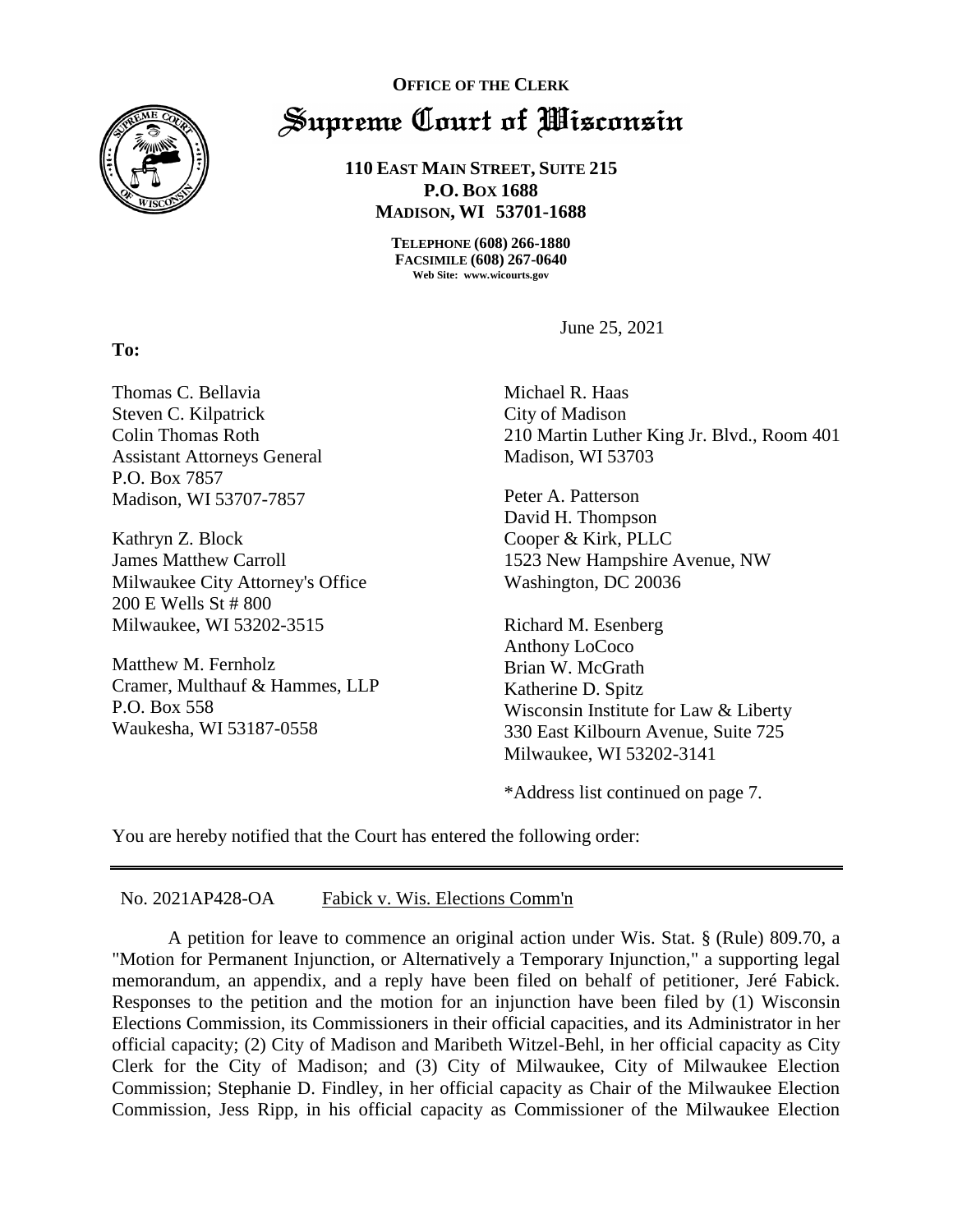Commission, and Claire Woodall-Vogg, in her official capacity as Executive Director of the Milwaukee Election Commission. Non-party memoranda amicus curiae were filed by (1) the Wisconsin Institute for Law and Liberty, (2) the Liberty Justice Center, and (3) the Wisconsin Voting Rights Coalition.

By order dated April 9, 2021, the court directed the parties to file supplemental legal memoranda addressing what is the effect, if any, of Wis. Stat. § 5.06 on the petition for leave to commence an original action. The court received a joint memorandum from the cities of Milwaukee and Madison and the respondents related to them; a memorandum from the WEC, its Commissioners, and its Administrator; and a memorandum from the petitioner.

The issues raised in this original action petition may warrant our attention. The unstated premise underlying the petition is that these issues would be cleanly presented with no obstacles to reaching the merits. This way, state and local election officials would have clear answers in preparation for the next election.<sup>1</sup>

To explore whether this premise is true, we offered the parties an opportunity to address one statute (Wis. Stat. § 5.06 (2019-20))<sup>2</sup> potentially on point.<sup>3</sup> The petitioner offered statutory and constitutional theories in response that, at a minimum, raise novel and unresolved questions.

First, the petitioner, a resident of Waukesha County, argues that he has an unfettered right to sue the City of Madison and the City of Milwaukee for how they conduct their elections, even though a resident of Madison or Milwaukee appears to be procedurally limited by Wis. Stat. § 5.06 when bringing an identical challenge. Madison and Milwaukee disagree, and say § 5.06 precludes a non-resident like Fabick from challenging their election practices before complying with the administrative remedy provisions articulated in that section.

The petitioner also contends that he is challenging Commission guidance, but seems to disavow that he is bound in any sense by Wis. Stat. § 227.40, the statute governing challenges to agency guidance documents. This raises significant uncertainties regarding what legal standards

 $\overline{a}$ 

 $<sup>1</sup>$  The petition was originally framed as an emergency petition seeking clarification before</sup> the April 2021 election. However, this court has made clear that sitting on one's rights and asking for emergency relief in the middle of an election will not be warmly received. See, e.g., Hawkins v. Wisconsin Elections Comm'n, 2020 WI 75, 393 Wis. 2d 629, 948 N.W.2d 877. The petitioner offered no reason why he waited until March to seek answers to issues known long before an election already underway.

 $2$  All subsequent references to the Wisconsin Statutes are to the 2019-20 version.

<sup>3</sup> See Kuechmann v. Sch. Dist. of La Crosse, 170 Wis. 2d 218, 487 N.W.2d 639 (Ct. App. 1992).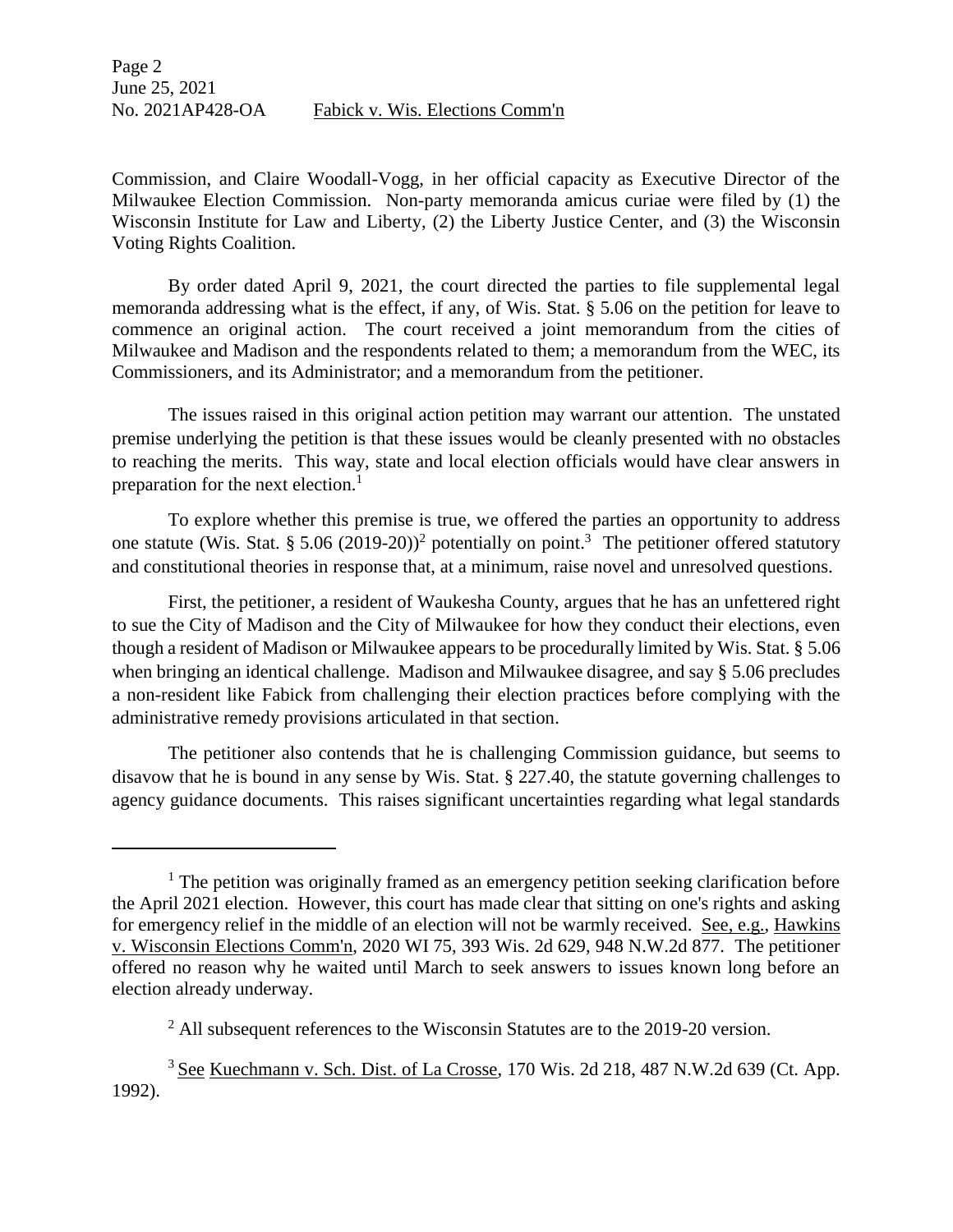$\overline{\phantom{a}}$ 

would govern our review, and what type of injury the petitioner would have to demonstrate to obtain relief.

Finally, the petitioner argues that even if Wis. Stat. § 5.06 and Wis. Stat. § 227.40 serve as procedural limitations on judicial review, they are unconstitutional as applied to this original action petition. In other words, as we understand it, the petitioner contends that Wisconsin law establishing processes and procedures governing when judicial review is available—what we ordinarily call competency questions—are unconstitutional and without effect as applied to the Wisconsin Supreme Court (or perhaps just to original action petitions). Maybe this is correct. But this court has been around for 173 years, and to our knowledge, we have never said this before.<sup>4</sup>

One might suggest, as the dissent does through its silence, that we should ignore these problems and just decide the legal questions because they are important and unresolved.<sup>5</sup> But judicial process matters. Whether and when the judicial power may be exercised is also a matter of law. It would be inappropriate to disregard this law simply because we are presented with legal questions we would like to address.

This is more than a technicality; it goes to the very core of our constitutional role. The Wisconsin Supreme Court is not, in the main, an advice-giving body. We generally do not take requests from government officials asking us for a legal green light or red light for a given course

<sup>5</sup> Besides failing to consider the procedural impediments this petition presents, the dissent makes other missteps.

The dissent inaccurately asserts that two of the questions are the same as those raised in Trump v. Biden, 2020 WI 91, 394 Wis. 2d 629, 951 N.W.2d 568. However, the only issue raised in the petition that was also raised in Trump concerns municipal election clerks adding missing witness information to absentee ballot certificates. Neither of the other two issues in the current petition were raised by the petitioners in Trump. Id., ¶2.

The dissent also seems to argue that simply because this court instructed parties to bring claims in a timely manner, that this somehow means a timely claim is all that is needed. While a timely claim is necessary, that does not mean it is sufficient. We still must consider the law, including the processes the legislature has enacted governing when and how election challenges can be made.

<sup>&</sup>lt;sup>4</sup> The petitioner points out that the legislature cannot limit the jurisdiction granted to us under the constitution. This is true, of course, but it does not settle the matter. We have long recognized that the legislature can establish limitations on judicial review for the circuit court, and have generally understood these to go to competency, not jurisdiction. See Village of Trempealeau v. Mikrut, 2004 WI 79, ¶9, 273 Wis. 2d 76, 681 N.W.2d 190. The petitioner suggests that even if the legislature may do this for lower courts, it may not do so for us. If authority for this proposition exists, it was not raised in the petitioner's supplemental brief.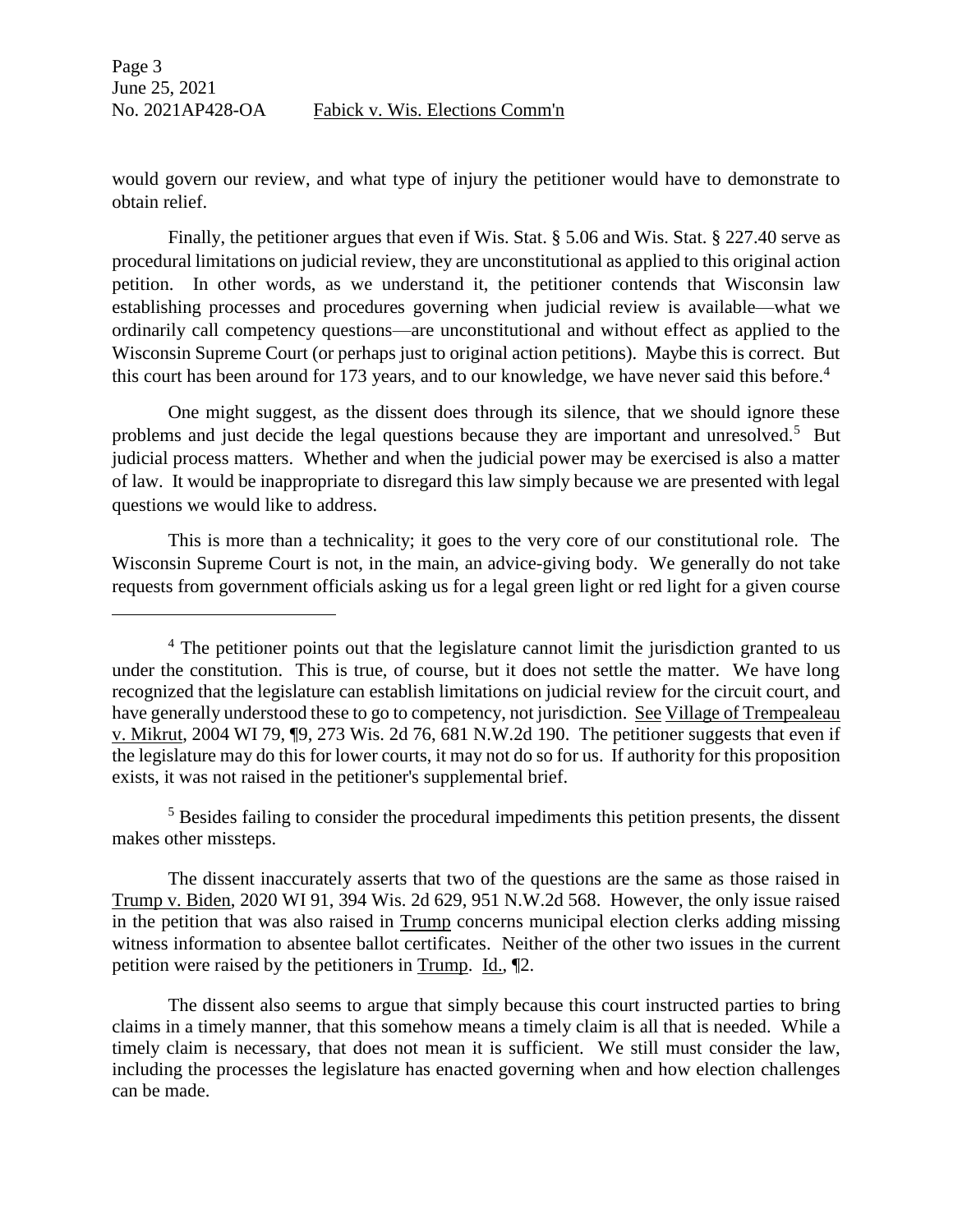of action, nor are we on-call to answer questions from citizens, legislators, or executive branch officials whenever the answer to a statutory question is unclear. Rather, we are a case-deciding body. We decide disputes between parties. Among other things, this means that someone making a claim must have some recognized legal interest he or she seeks to vindicate, and standing to raise that claim.

These well-established judicial ground rules are not just a matter of judicial formalism, nor are they an exercise in avoiding hard questions. To be sure, this court has an obligation to say what the law is, but this is not a standalone duty. Our responsibility to declare the law arises in the context of our duty to decide cases—genuine and ripe disputes between parties with standing to raise them. It is not our institutional role to step in and answer every unsettled and interesting legal question with statewide impact. While this court must not shrink back from deciding challenging or politically fraught questions properly before us, neither should we be eager to insert ourselves at the expense of time-tested judicial norms. Our role under the constitution is limited. We are no less subject to the rule of law than the other branches of government.

All this is to say, the petition does not present a clear opportunity to address the merits of the questions presented. The petition bases its original action request on a set of novel procedural arguments that may preclude us from ever addressing the substantive questions. If the petitioner's procedural rebuttals are incorrect—and we do not decide whether they are or not—granting this petition will bring us no closer to reaching definitive answers to these election administration questions many months from now. This would be a poor use of judicial resources, and work counter to the timely clarity the petitioner seeks. Accordingly,

IT IS ORDERED that the petition for leave to commence an original action is denied. No costs.

PATIENCE DRAKE ROGGENSACK, J., *(dissenting).* Elections have winners and losers. That is the nature of elections. In a democracy, it is essential that the public accept the outcome of elections. The public will do so when its members believe that elections were fairly conducted. Purcell v. Gonzalez, 549 U.S. 1, 4 (2006).

Due to concerns about procedures applied in Wisconsin elections, Jeré Fabick petitioned for leave to commence an original action pursuant to Wis. Stat. § 809.70 relative to acts of (1) the Wisconsin Elections Commission (WEC), WEC's Commissioners in their official capacities, WEC's Administrator in her official capacity; (2) the City of Madison and Maribeth Witzel-Behl, in her official capacity as City Clerk for the City of Madison; and (3) City of Milwaukee, City of Milwaukee Election Commission, Stephanie D. Findley, in her official capacity as Chair of the Milwaukee Election Commission, Jess Ripp, in his official capacity as Commissioner of the Milwaukee Election Commission, and Claire Woodall-Vogg, in her official capacity as Executive Director of the Milwaukee Election Commission. In addition, non-party memoranda amicus curiae have been filed by (1) the Wisconsin Institute for Law and Liberty; (2) the Liberty Justice Center; and (3) the Wisconsin Voting Rights Coalition. I have considered all the filings.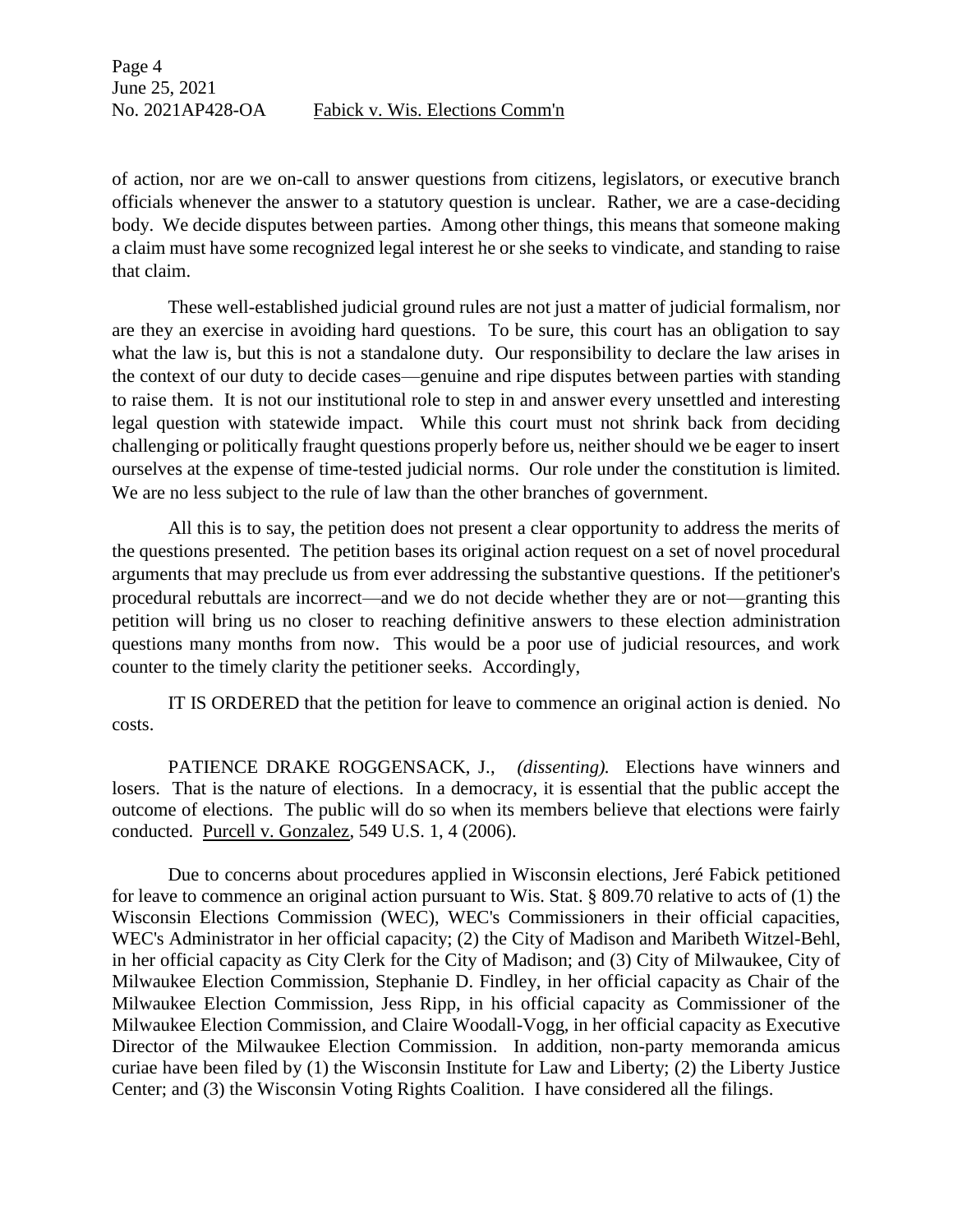Page 5 June 25, 2021 No. 2021AP428-OA Fabick v. Wis. Elections Comm'n

Fabick's petition to commence an original action sets forth issues that are publici juris; they protect liberties and rights of the people throughout the state. In re Petition of Heil, 230 Wis. 428, 436-37, 284 N.W. 42 (1938). They are issues that cry for judicial resolution by the Wisconsin Supreme Court before the 2022 elections begin.

The majority order denies Fabick's petition. In order to do so, it labors on for four pages trying to excuse itself for preventing the court from reviewing critical issues of state-wide concern. As I read the majority order, I am reminded of a scene from Hamlet where Prince Hamlet asks the Queen what she thinks of what has been shown and she replies, "The Lady doth protest too much, methinks," meaning that the protestations are too excessive to be believed.<sup>6</sup> I feel the same way about the order to which I dissent. That is, instead of shouldering the Wisconsin Supreme Court's institutional responsibility, the majority spends four pages trying to justify why it is preventing the Court from acting.<sup>7</sup>

Fabick's petition brings three claimed election irregularities that arose from following WEC guidance documents: 1) clerks adding address information to absentee ballot witness certifications; 2) absentee ballots being returned to persons other than municipal clerks, including during Democracy in the Park in Madison; and 3) absentee ballot drop boxes being used at locations other than the municipal clerk's office.

Two of those three concerns have the same issues as claimed irregularities that were brought to the court's attention after the November 2020 election in Trump v. Biden, 2020 WI 91, 394 Wis. 2d 629, 951 N.W.2d 568. At that time, the court refused to address Trump's contentions, and instead, applied laches because the majority concluded that the claimed irregularities were not proceeded upon soon enough. Id., [3.] The majority opinion directed that "[p]arties bringing election-related claims have a special duty to bring their claims in a timely manner. . . . The issues raised in this case, had they been pressed earlier, could have been resolved long before the election. Failure to do so affects everyone, causing needless litigation and undermining confidence in the election results." Id., ¶30.

Justice Hagedorn, who authored the majority opinion, also authored a concurrence in which he agreed that laches should be applied to all claims. Id., ¶36 (Hagedorn, J., concurring). His concurrence identified issues of concern that were presented in Trump v. Biden as:

(1) all in-person absentee ballots in Dane and Milwaukee Counties for want of an absentee ballot application; (2) all absentee ballots in Dane and Milwaukee Counties where municipal officials added witness address information on the

 $\overline{a}$ 

<sup>7</sup> I have been on the Wisconsin Supreme Court for 18 years, and I have never seen such an order in response to a Petition for Original Action.

<sup>6</sup> William Shakespeare, Hamlet, Queen Gertrude upon viewing The Mousetrap.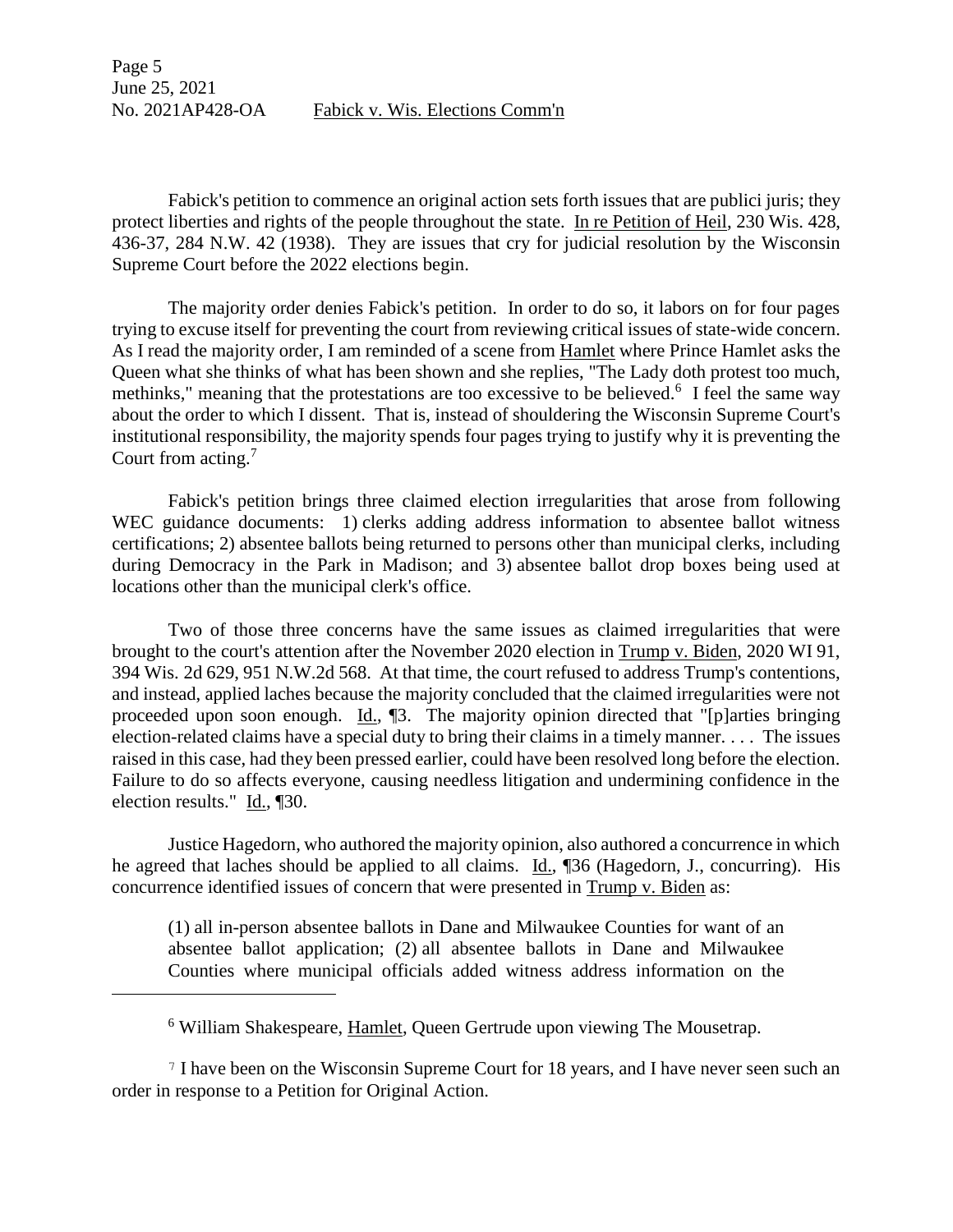certification; and (3) all ballots collected at two City of Madison 'Democracy in the Park' events occurring in late September and early October.

Id., ¶37 (Hagedorn, J., concurring).

 $\overline{a}$ 

Fabick's petition to commence an original action meets Justice Hagedorn's concurrence concerns, as well as those of the majority opinion because it was filed well in advance of the 2022 elections.

It was my view in Trump v. Biden that the court should have explained whether following the challenged guidance documents complied with election statutes. I expressed concern that four members of this court threw "the cloak of laches over numerous problems that will be repeated again and again, until this court has the courage to correct them. The electorate expects more of us, and we are capable of providing it." Id., [63 (Roggensack, C.J., dissenting).

I am of the same view today. WEC guidance documents that permit municipal clerks to add information to witness certifications and permit returning absentee ballots by means other than mailing them or "personally delivering" them to the municipal clerk remain in place and will be used as guidance in future elections. Although Democracy in the Park was a creation of the City of Madison in 2020, all municipalities need to know whether an event to collect ballots is permissible. And, the legality of drop boxes in locations other than a municipal clerk's office must be addressed as well.

Are these procedures lawful or contrary to Wisconsin statutes? The public deserves an answer, and it is the institutional obligation of this court to provide that answer. Marbury v. Madison, 5 U.S. (1 Cranch) 137, 177 (1803) (explaining that it is "the province and duty of the judicial department to say what the law is.").

We need elections whose results the public will accept because citizens believe that the elections were conducted fairly. Today, the cloak of laches is not available to the court, and Fabick has brought his election-related claims to the court in a timely manner. Furthermore, two of his claims present the same two issues that the court refused to hear in Trump v. Biden.<sup>8</sup>

(1) "[A]ll absentee ballots in Dane and Milwaukee Counties where municipal officials added witness address information on the certification." (Trump v. Biden, ¶37, Hagedorn, J., concurring); (1) "Wisconsin Elections Commission's policy and the City of Milwaukee's and Madison's practice of rehabilitating missing witness address information." (Fabick petition,  $\P$ I);

(2) "[A]ll ballots collected at two City of Madison 'Democracy in the Park' events occurring

<sup>&</sup>lt;sup>8</sup> The majority opinion says that this "dissent inaccurately asserts two of the issues are the same as those raised in Trump v. Biden." Majority op. note 5. The majority opinion is incorrect. Below are the two issues, in quotes, so the reader can decide if there are two issues presented by Fabick that the court refused to hear in Trump v. Biden: